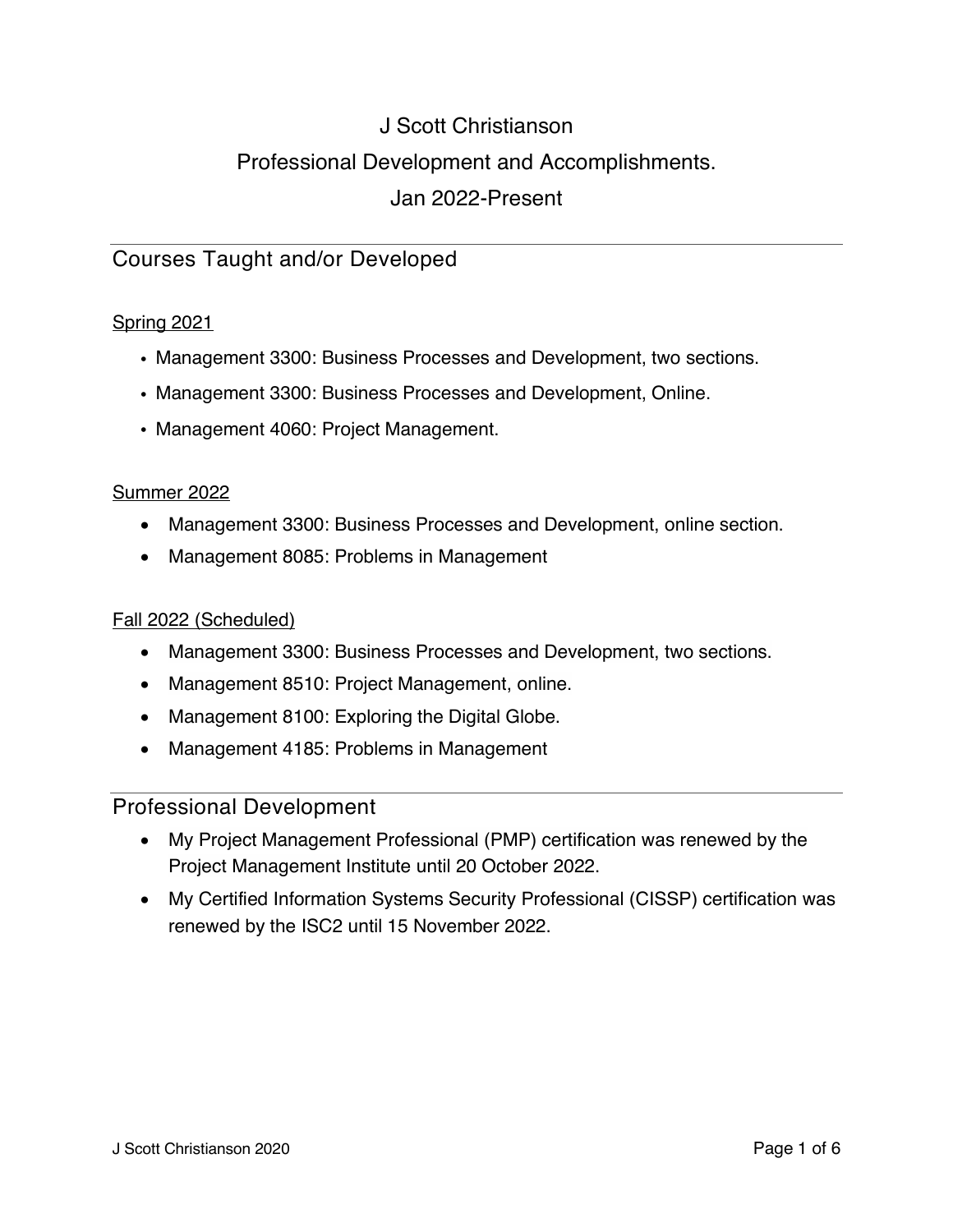Professional and Community Involvement, Presentations, Publications

Presentations at College/University Events.

- Presented "Deepfakes and the future of content creation, society, and business." on Feb 3<sup>rd</sup> and Feb 5<sup>th</sup> (two sessions) for the Trulaske Edge program.
- Presented to present "Balkanization and Borders in Cyberspace" during the Trulaske International Week, Feb 21, 2022.
- Presented a "Professor Spotlight" for the Trulaske Edge program on April 11<sup>th</sup>.
- Presented a series of workshops for the finalists in MU's Entrepreneurship Quest competition in February.
	- $\circ$  Workshop 1: Understanding the customer's story, Feb 2<sup>nd</sup>.
	- $\circ$  Workshop 2: Ideation and problem-solving, Feb 9<sup>th</sup>.
	- $\circ$  Workshop 3: Prototyping and testing your MVP, Feb 16<sup>th</sup>.
- Scheduled to give a workshop at the Entrepreneurship Bootcamp for Veterans (EBV) on June 25, 2022.
	- o Customer Discovery and Ideation
	- o Problem-solving, Prototyping and Testing your MVP
- Scheduled to Present "Balkanization and Borders in Cyberspace" on Oct 25 and 29th for the Trulaske Edge program.
- Scheduled to Present "Deepfakes and the future of content creation, society, and business" on Nov 29 and Dec 3rd for the Trulaske Edge program.

#### Presentations to External Groups

- Presented a two-part workshop "The Future of Money" to the Osher Lifelong Learning Institute on Jan 10<sup>th</sup> and Jan 24th, 2022.
- Presented "Deepfakes: The future of content creation, society, and business" to the Osher Lifelong Learning Institute on Jan 21st, 2022.
- Presented "The Future of Money" to the Financial Planning Association of Greater St Louis on April 7<sup>th</sup>, 2022.
- Presented "Death and Taxes for Crypto Investors" to Mid Missouri Estate Planning Council on May 12th, 2022.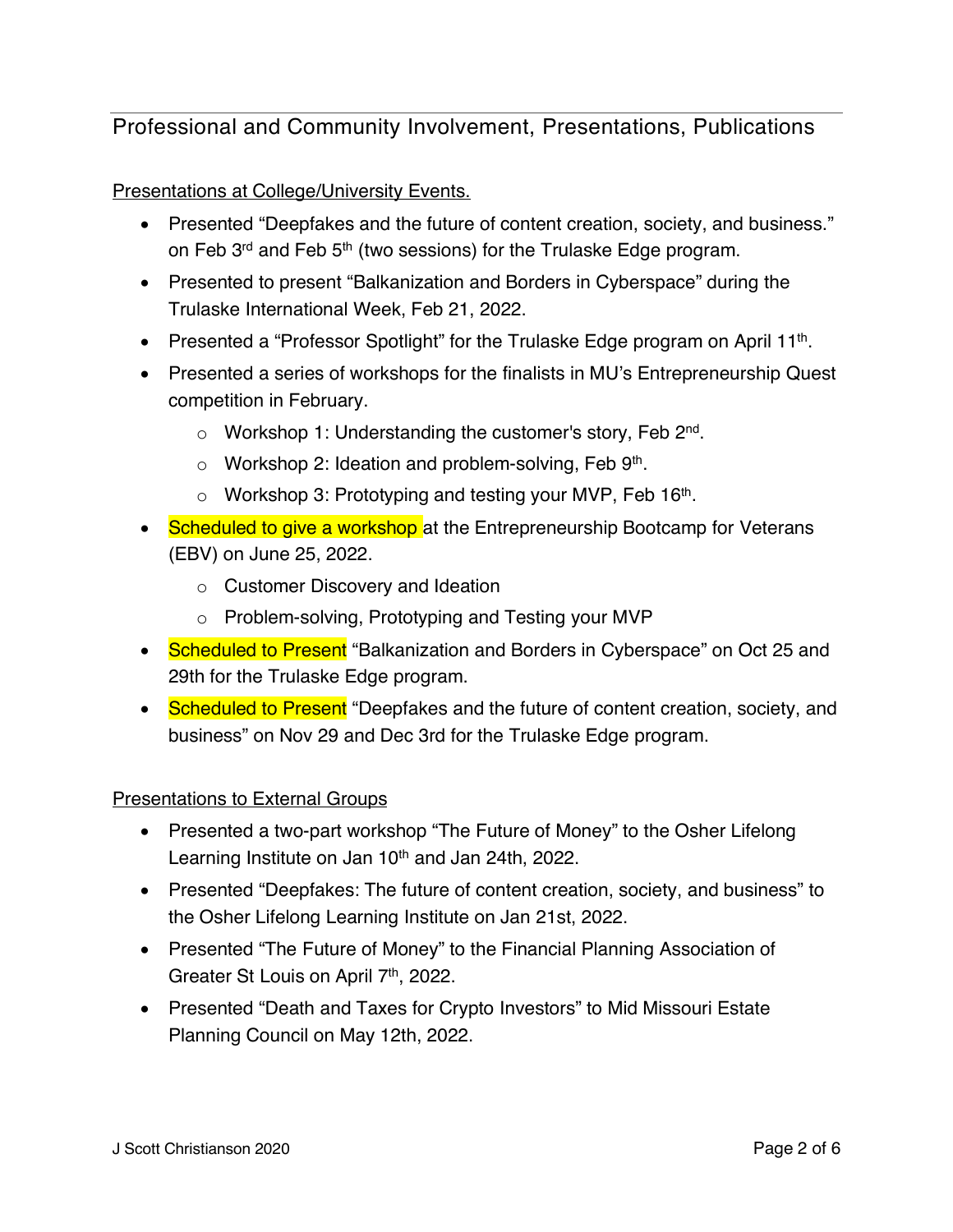- Scheduled to present "ClickUp for Project Management. One app to rule them all?" with Chris Sanders (Project Manager at KCAV) for the Local PMI Chapter's "PMs in the AM" series, June 14<sup>th</sup>, 2022.
- Scheduled to Present "Balkanization and Borders in Cyberspace" to the Osher Lifelong Learning Institute on June 17, 2022.
- Scheduled to present "Deepfakes" at the Friends of the Facts Conference, June 27th, 2022.
- Scheduled to present "Christianson's Law of Communications" for the Local PMI Chapter's "PMs in the AM" series, July 12<sup>th</sup>, 2022.
- Scheduled to present "Blockchains and Bitcoins" Greater Leadership Conference of Missouri on July 20th, 2022.
- Scheduled to present "Meaningful Mentoring of New Project Managers" for the Local PMI Chapter's "PMs in the AM" series, August 9<sup>th</sup>, 2022.
- Scheduled to present "Welcome to the Project, Siri" at the PMI Mid Missouri Chapter Professional Development Conference, October 13 – 14, 2022 in Osage Beach, MO.
- Scheduled to present "Risk and Opportunities of Central Bank Digital Currencies," at the Future of Global institutions in a Post-Covid-19 World conference, Texas Southern University, November 2022.

#### Media Mentions

- . Appeared on Various Podcasts and local radio/television programs:
	- Living in the metaverse (Paul Pepper Show) January 13, 2022
	- AI And Deepfakes (Big Theory Science Podcast) February 13, 2022
	- Unrest in Ukraine (Paul Pepper Show) March 25, 2022
	- Finance, Digital Currency, and the Role of Technology in Society (Alchemy of Politics with Rusha Modi Podcast) April 6, 2022
	- Crypto, Blockchain and NFTs (Specifically for Seniors Podcast) April 7, 2022
	- The Realm of AI (Breathing Is Not Enough), June 8, 2022.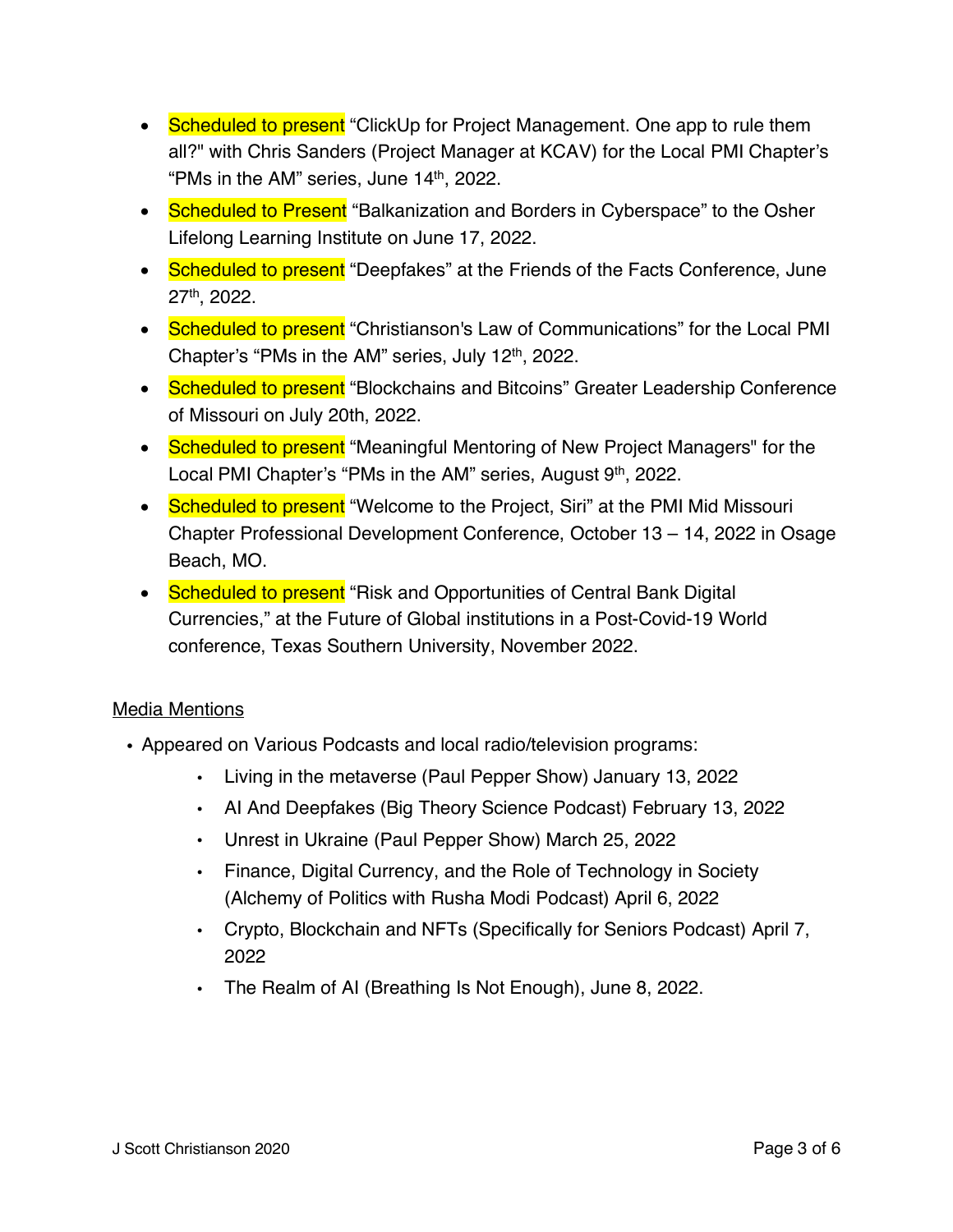#### Guest Lectures

- ! Guest Lecturer, "Blockchain in Medical Applications," in GR601 (MBA) Strategic IT Alignment offered at the Beth Israel Deaconess Medical Center taught by Bentley University. Feb 1<sup>st</sup>, 2022.
- ! Guest Lecturer: "Death and Taxes for Crypto Investors" in MU's Accounting 8437- 01 class, Feb 10<sup>th</sup>, 2022.
- Guest Lecturer, "Supply Chain Changes in the 4<sup>th</sup> Industrial Revolution" to the Warsaw University of Life Sciences (2 sessions), May 24<sup>th</sup>, 2022.

#### Conference Presentations/Articles

- Presented "Teaching Machine Learning and AI: Hands-on exercises for nontechnical audiences" at the MU Teaching Renewal Week, Jan 13, 2022
- How to Teach Blockchain with "The Blockchain Game!" (Predict, an online publication) February 8, 2022
- Teach Scrum with Minecraft (Agile Insider, an online publication) February 11, 2022
- Zamora, O., Christianson, J. S., & Khvorost, T. (2022, June 20). Experience of Digital Tools Application for Education in Wartime Ukraine. Accepted for presentation at DisCo 2022: Empowering Digital and Entrepreneurial Competences through E-learning, Prague, Czech Republic.

# Service to the College/University

- Served on the Management Department Promotion and Tenure Committee, August 2021-May 2022.
- Served as a faculty advisor for a team of students (Citizen Correspondent Project) competing in the RJI Student Innovation Competition.
- ! Served as a Faculty Advisor for a student startup (Aethero Space) in the Rice Business Plan Competition, Houston TX on April 7<sup>th</sup>-9<sup>th</sup>, 2022.
- ! Serving as the Faculty Advisor for the Phi Sigma Theta National Honors Society (2022-present).
- ! Serving as the Faculty Advisor for the Mizzou Society of Sales Engineers (2021 present).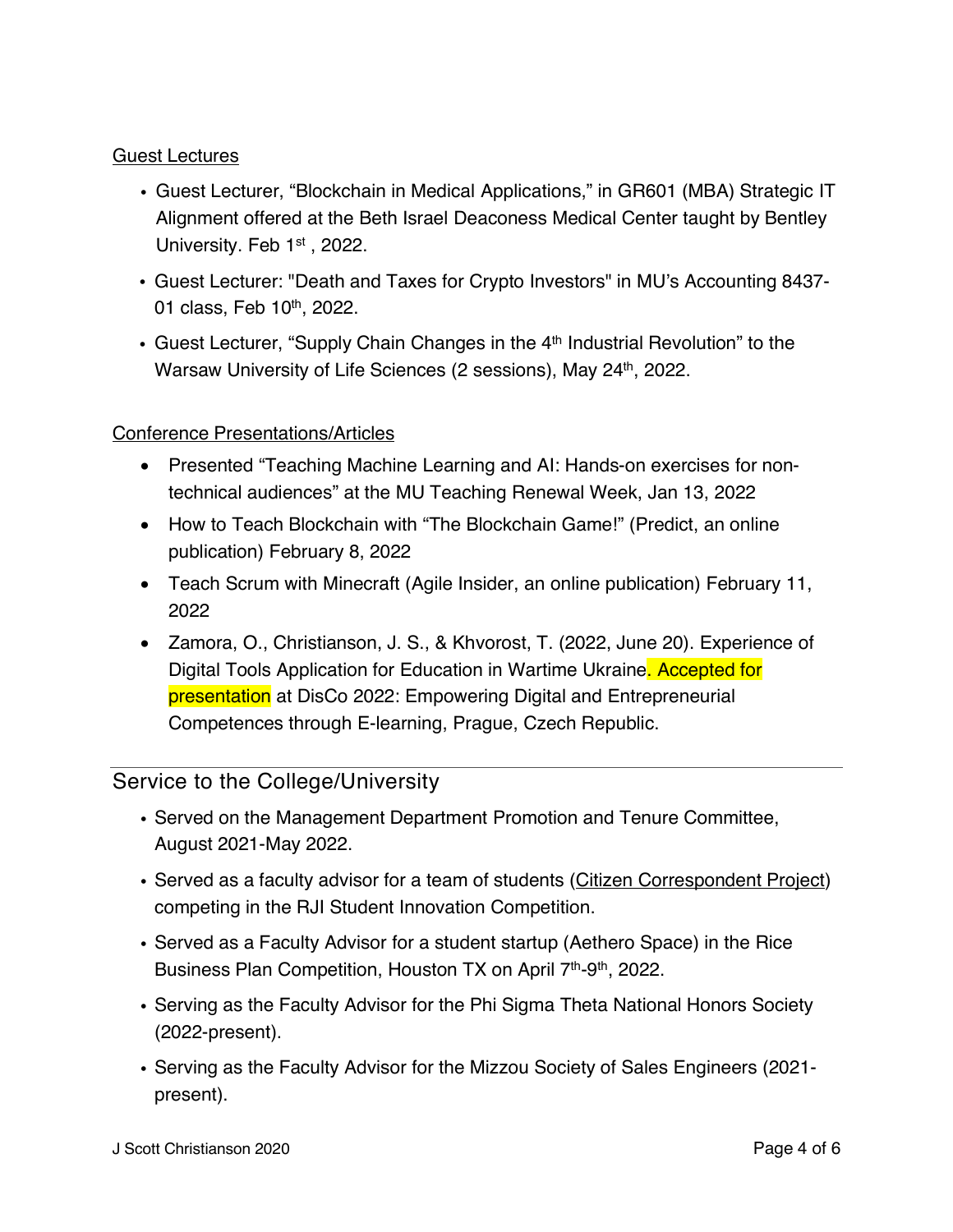- ! Serving as an outside member committee for Leonardo Montes (Romance Languages and literatures) Ph.D. comprehensive exams committee (Advisor is Dr. Mamadou Badiane).
- ! Judge for the Novak Leadership E&I Startup Pitch Competition on MU campus, May  $5<sup>th</sup>$ .
- . Judge for the WINVENT startup pitch competition on MU campus, May 5<sup>th</sup>.